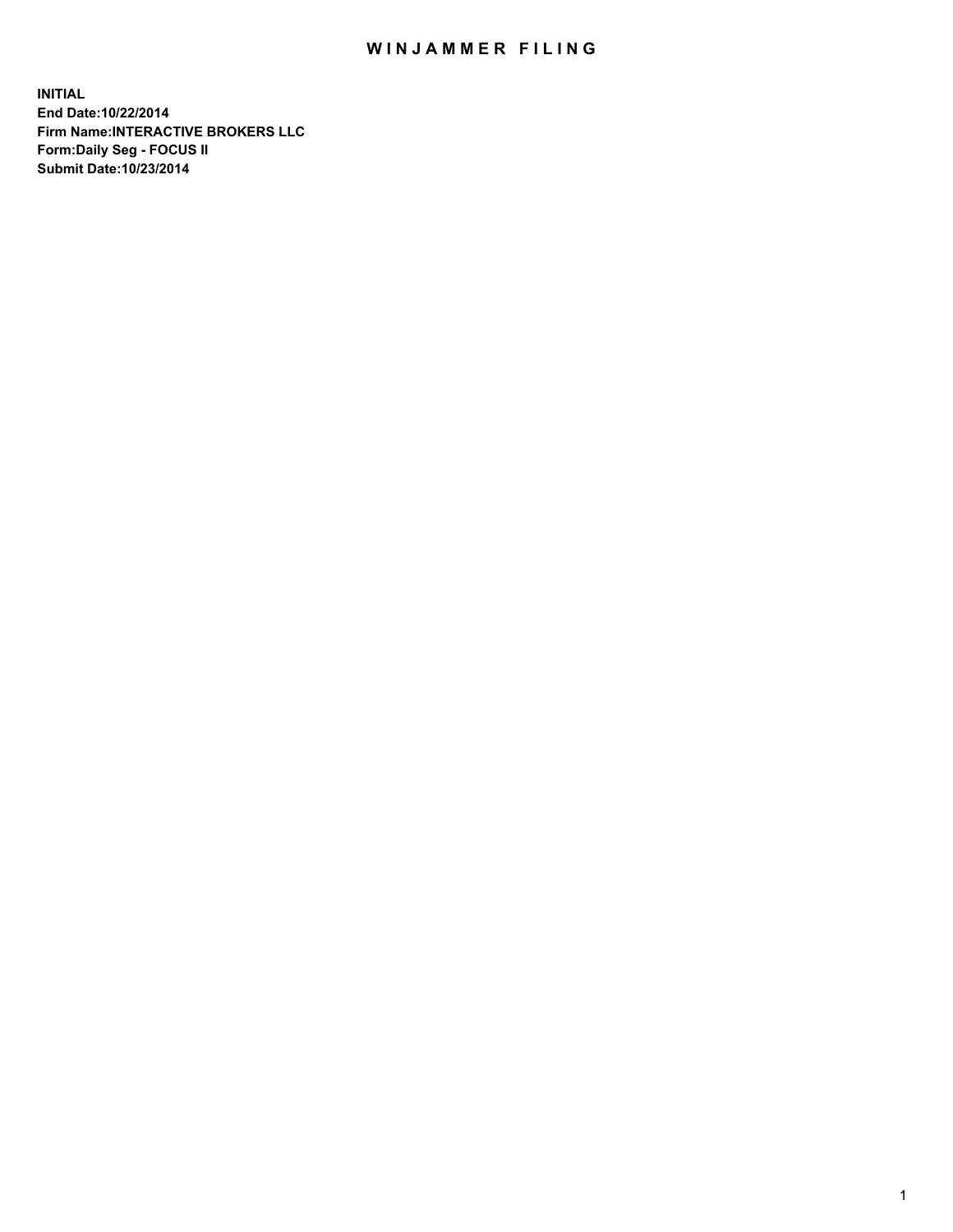## **INITIAL End Date:10/22/2014 Firm Name:INTERACTIVE BROKERS LLC Form:Daily Seg - FOCUS II Submit Date:10/23/2014 Daily Segregation - Cover Page**

| Name of Company<br><b>Contact Name</b><br><b>Contact Phone Number</b><br><b>Contact Email Address</b>                                                                                                                                                                                                                          | <b>INTERACTIVE BROKERS LLC</b><br><b>Michael Ellman</b><br>203-422-8926<br>mellman@interactivebrokers.co<br>$m$ |
|--------------------------------------------------------------------------------------------------------------------------------------------------------------------------------------------------------------------------------------------------------------------------------------------------------------------------------|-----------------------------------------------------------------------------------------------------------------|
| FCM's Customer Segregated Funds Residual Interest Target (choose one):<br>a. Minimum dollar amount: ; or                                                                                                                                                                                                                       | $\overline{\mathbf{0}}$                                                                                         |
| b. Minimum percentage of customer segregated funds required:% ; or<br>c. Dollar amount range between: and; or<br>d. Percentage range of customer segregated funds required between:% and%.                                                                                                                                     | 0<br>155,000,000 245,000,000<br>0 <sub>0</sub>                                                                  |
| FCM's Customer Secured Amount Funds Residual Interest Target (choose one):<br>a. Minimum dollar amount: ; or<br>b. Minimum percentage of customer secured funds required:% ; or<br>c. Dollar amount range between: and; or<br>d. Percentage range of customer secured funds required between:% and%.                           | $\overline{\mathbf{0}}$<br>0<br>80,000,000 120,000,000<br>0 <sub>0</sub>                                        |
| FCM's Cleared Swaps Customer Collateral Residual Interest Target (choose one):<br>a. Minimum dollar amount: ; or<br>b. Minimum percentage of cleared swaps customer collateral required:% ; or<br>c. Dollar amount range between: and; or<br>d. Percentage range of cleared swaps customer collateral required between:% and%. | $\overline{\mathbf{0}}$<br>$\overline{\mathbf{0}}$<br>0 <sub>0</sub><br>0 <sub>0</sub>                          |
| Current ANC:on<br><b>Broker Dealer Minimum</b>                                                                                                                                                                                                                                                                                 | 2,350,586,577 22-OCT-2014<br>351,899,958                                                                        |
| Debit/Deficit - CustomersCurrent AmountGross Amount<br>Domestic Debit/Deficit<br>Foreign Debit/Deficit<br>Debit/Deficit - Non CustomersCurrent AmountGross Amount                                                                                                                                                              | 3,351,738<br><u>4,265,9890</u>                                                                                  |
| Domestic Debit/Deficit<br>Foreign Debit/Deficit<br>Proprietary Profit/Loss                                                                                                                                                                                                                                                     | 0 <sub>0</sub><br>0 <sub>0</sub>                                                                                |
| Domestic Profit/Loss<br>Foreign Profit/Loss<br>Proprietary Open Trade Equity                                                                                                                                                                                                                                                   | $\overline{\mathbf{0}}$<br>$\underline{\mathbf{0}}$                                                             |
| Domestic OTE<br>Foreign OTE<br><b>SPAN</b>                                                                                                                                                                                                                                                                                     | <u>0</u><br><u>0</u>                                                                                            |
| <b>Customer SPAN Calculation</b><br>Non-Customer SPAN Calcualation<br>Proprietary Capital Charges<br>Minimum Dollar Amount Requirement                                                                                                                                                                                         | 1,015,361,723<br>13,644,901<br><u>0</u><br>20,000,000 [7465]                                                    |
| Other NFA Dollar Amount Requirement                                                                                                                                                                                                                                                                                            | 21,417,054 [7475]                                                                                               |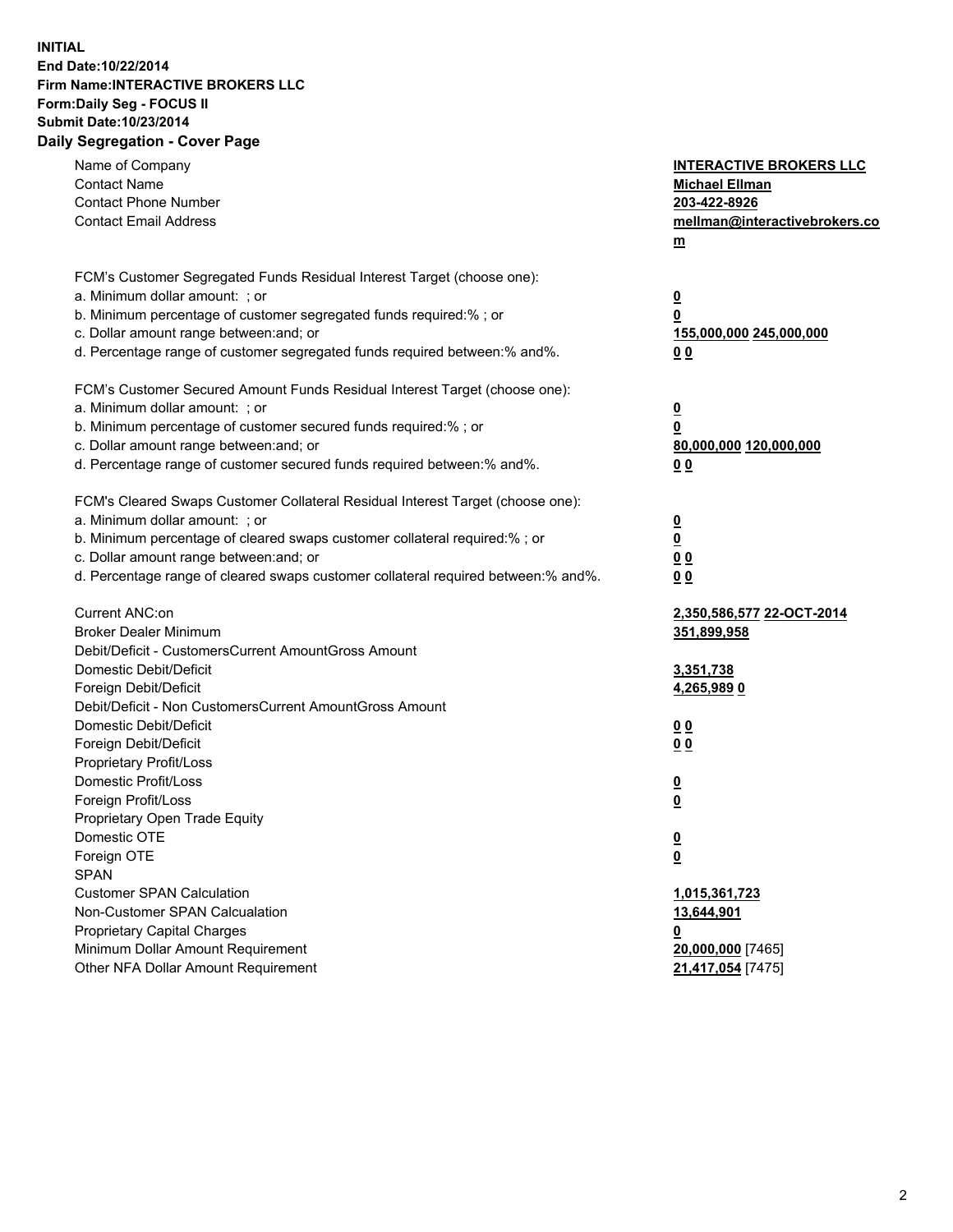## **INITIAL End Date:10/22/2014 Firm Name:INTERACTIVE BROKERS LLC Form:Daily Seg - FOCUS II Submit Date:10/23/2014 Daily Segregation - Secured Amounts**

|     | <b>Dany Ocgregation - Occarea Amounts</b>                                                                  |                                   |
|-----|------------------------------------------------------------------------------------------------------------|-----------------------------------|
|     | Foreign Futures and Foreign Options Secured Amounts                                                        |                                   |
|     | Amount required to be set aside pursuant to law, rule or regulation of a foreign                           | $0$ [7305]                        |
|     | government or a rule of a self-regulatory organization authorized thereunder                               |                                   |
| 1.  | Net ledger balance - Foreign Futures and Foreign Option Trading - All Customers                            |                                   |
|     | A. Cash                                                                                                    | 303,307,021 [7315]                |
|     | B. Securities (at market)                                                                                  | $0$ [7317]                        |
| 2.  | Net unrealized profit (loss) in open futures contracts traded on a foreign board of trade                  | -8,268,212 [7325]                 |
| 3.  | Exchange traded options                                                                                    |                                   |
|     | a. Market value of open option contracts purchased on a foreign board of trade                             | 103,769 [7335]                    |
|     | b. Market value of open contracts granted (sold) on a foreign board of trade                               | <mark>-373,869</mark> [7337]      |
| 4.  | Net equity (deficit) (add lines 1.2. and 3.)                                                               | 294,768,709 [7345]                |
| 5.  | Account liquidating to a deficit and account with a debit balances - gross amount                          | 4,265,989 [7351]                  |
|     | Less: amount offset by customer owned securities                                                           | 0 [7352] 4,265,989 [7354]         |
| 6.  | Amount required to be set aside as the secured amount - Net Liquidating Equity                             | 299,034,698 [7355]                |
|     | Method (add lines 4 and 5)                                                                                 |                                   |
| 7.  | Greater of amount required to be set aside pursuant to foreign jurisdiction (above) or line                | 299,034,698 [7360]                |
|     | 6.                                                                                                         |                                   |
|     | FUNDS DEPOSITED IN SEPARATE REGULATION 30.7 ACCOUNTS                                                       |                                   |
| 1.  | Cash in banks                                                                                              |                                   |
|     | A. Banks located in the United States                                                                      | 345,440,703 [7500]                |
|     | B. Other banks qualified under Regulation 30.7                                                             | 0 [7520] 345,440,703 [7530]       |
| 2.  | Securities                                                                                                 |                                   |
|     | A. In safekeeping with banks located in the United States                                                  | $0$ [7540]                        |
|     | B. In safekeeping with other banks qualified under Regulation 30.7                                         | 0 [7560] 0 [7570]                 |
| 3.  | Equities with registered futures commission merchants                                                      |                                   |
|     | A. Cash                                                                                                    | $0$ [7580]                        |
|     | <b>B.</b> Securities                                                                                       | $0$ [7590]                        |
|     | C. Unrealized gain (loss) on open futures contracts                                                        | $0$ [7600]                        |
|     | D. Value of long option contracts                                                                          | $0$ [7610]                        |
|     | E. Value of short option contracts                                                                         | 0 [7615] 0 [7620]                 |
| 4.  | Amounts held by clearing organizations of foreign boards of trade                                          |                                   |
|     | A. Cash                                                                                                    | $0$ [7640]                        |
|     | <b>B.</b> Securities                                                                                       | $0$ [7650]                        |
|     | C. Amount due to (from) clearing organization - daily variation                                            | $0$ [7660]                        |
|     | D. Value of long option contracts                                                                          | $0$ [7670]                        |
|     | E. Value of short option contracts                                                                         | 0 [7675] 0 [7680]                 |
| 5.  | Amounts held by members of foreign boards of trade                                                         |                                   |
|     | A. Cash                                                                                                    | 63,674,411 [7700]                 |
|     | <b>B.</b> Securities                                                                                       | $0$ [7710]                        |
|     | C. Unrealized gain (loss) on open futures contracts                                                        | 4,735,536 [7720]                  |
|     | D. Value of long option contracts                                                                          | 103,769 [7730]                    |
|     | E. Value of short option contracts                                                                         | -373,865 [7735] 68,139,851 [7740] |
| 6.  | Amounts with other depositories designated by a foreign board of trade                                     | 0 [7760]                          |
| 7.  | Segregated funds on hand                                                                                   | $0$ [7765]                        |
| 8.  | Total funds in separate section 30.7 accounts                                                              | 413,580,554 [7770]                |
| 9.  | Excess (deficiency) Set Aside for Secured Amount (subtract line 7 Secured Statement<br>Page 1 from Line 8) | 114,545,856 [7380]                |
| 10. | Management Target Amount for Excess funds in separate section 30.7 accounts                                | 80,000,000 [7780]                 |
| 11. | Excess (deficiency) funds in separate 30.7 accounts over (under) Management Target                         | 34,545,856 [7785]                 |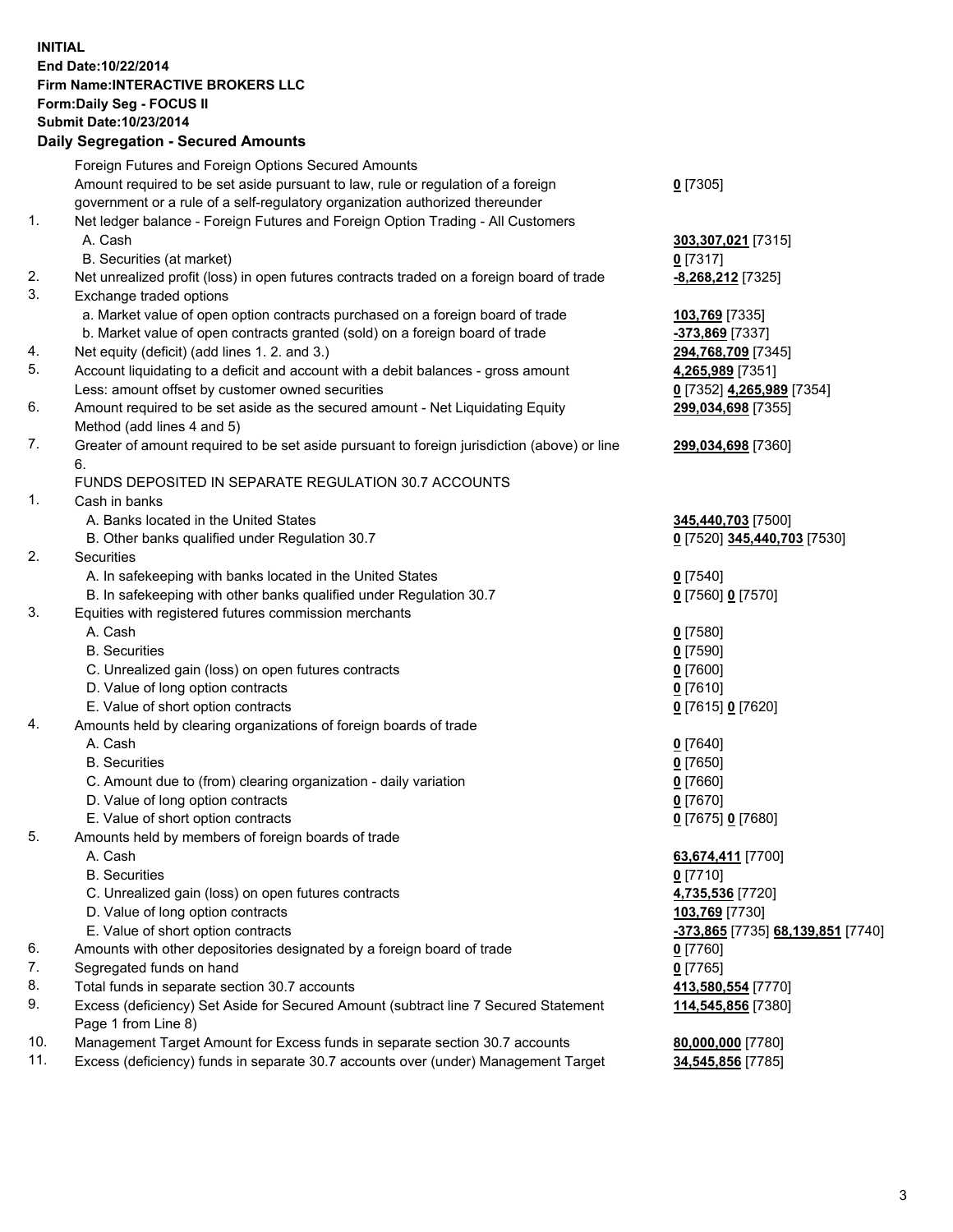**INITIAL End Date:10/22/2014 Firm Name:INTERACTIVE BROKERS LLC Form:Daily Seg - FOCUS II Submit Date:10/23/2014 Daily Segregation - Segregation Statement** SEGREGATION REQUIREMENTS(Section 4d(2) of the CEAct) 1. Net ledger balance A. Cash **2,323,133,270** [7010] B. Securities (at market) **0** [7020] 2. Net unrealized profit (loss) in open futures contracts traded on a contract market **-11,563,806** [7030] 3. Exchange traded options A. Add market value of open option contracts purchased on a contract market **94,559,321** [7032] B. Deduct market value of open option contracts granted (sold) on a contract market **-178,603,537** [7033] 4. Net equity (deficit) (add lines 1, 2 and 3) **2,227,525,248** [7040] 5. Accounts liquidating to a deficit and accounts with debit balances - gross amount **3,351,738** [7045] Less: amount offset by customer securities **0** [7047] **3,351,738** [7050] 6. Amount required to be segregated (add lines 4 and 5) **2,230,876,986** [7060] FUNDS IN SEGREGATED ACCOUNTS 7. Deposited in segregated funds bank accounts A. Cash **313,441,052** [7070] B. Securities representing investments of customers' funds (at market) **1,214,182,499** [7080] C. Securities held for particular customers or option customers in lieu of cash (at market) **0** [7090] 8. Margins on deposit with derivatives clearing organizations of contract markets A. Cash **8,173,448** [7100] B. Securities representing investments of customers' funds (at market) **77,530,419** [7110] C. Securities held for particular customers or option customers in lieu of cash (at market) **0** [7120] 9. Net settlement from (to) derivatives clearing organizations of contract markets **705,789** [7130] 10. Exchange traded options A. Value of open long option contracts **1,209,261** [7132] B. Value of open short option contracts **-4,697,915** [7133] 11. Net equities with other FCMs A. Net liquidating equity **-46,197,055** [7140] B. Securities representing investments of customers' funds (at market) **889,961,050** [7160] C. Securities held for particular customers or option customers in lieu of cash (at market) **0** [7170] 12. Segregated funds on hand **0** [7150] 13. Total amount in segregation (add lines 7 through 12) **2,454,308,548** [7180] 14. Excess (deficiency) funds in segregation (subtract line 6 from line 13) **223,431,562** [7190] 15. Management Target Amount for Excess funds in segregation **155,000,000** [7194]

16. Excess (deficiency) funds in segregation over (under) Management Target Amount Excess

**68,431,562** [7198]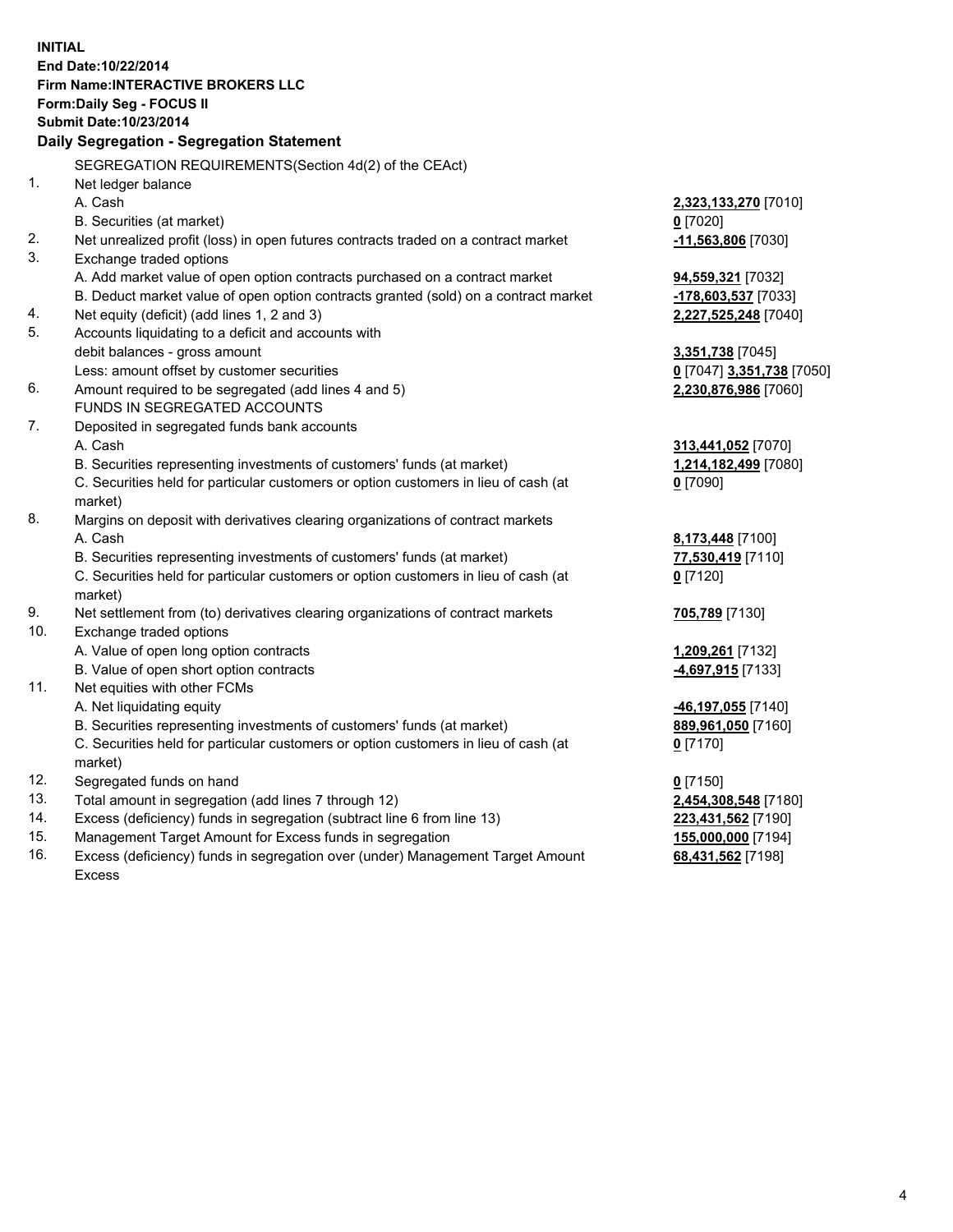## **INITIAL End Date:10/22/2014 Firm Name:INTERACTIVE BROKERS LLC Form:Daily Seg - FOCUS II Submit Date:10/23/2014 Daily Segregation - Supplemental**

| $\blacksquare$           | Total gross margin deficiencies - Segregated Funds Origin                              | 238,774 [9100]       |
|--------------------------|----------------------------------------------------------------------------------------|----------------------|
| $\sim$                   | Total gross margin deficiencies - Secured Funds Origin                                 | $0$ [9101]           |
| $\blacksquare$           | Total gross margin deficiencies - Cleared Swaps Customer Collateral Funds Origin       | $0$ [9102]           |
| $\blacksquare$           | Total gross margin deficiencies - Noncustomer and Proprietary Accounts Origin          | $0$ [9103]           |
| $\blacksquare$           | Total number of accounts contributing to total gross margin deficiencies - Segregated  | 11 <sub>[9104]</sub> |
|                          | Funds Origin                                                                           |                      |
| $\blacksquare$           | Total number of accounts contributing to total gross margin deficiencies - Secured     | $0$ [9105]           |
|                          | <b>Funds Origin</b>                                                                    |                      |
| $\blacksquare$           | Total number of accounts contributing to the total gross margin deficiencies - Cleared | $0$ [9106]           |
|                          | Swaps Customer Collateral Funds Origin                                                 |                      |
| $\overline{\phantom{a}}$ | Total number of accounts contributing to the total gross margin deficiencies -         | $0$ [9107]           |
|                          | Noncustomer and Proprietary Accounts Origin                                            |                      |
| $\overline{\phantom{a}}$ | Upload a copy of the firm's daily margin report the FCM uses to issue margin calls     |                      |
|                          | which corresponds with the reporting date.                                             |                      |

10.22.2014 Commodity Margin Deficiency Report.xls